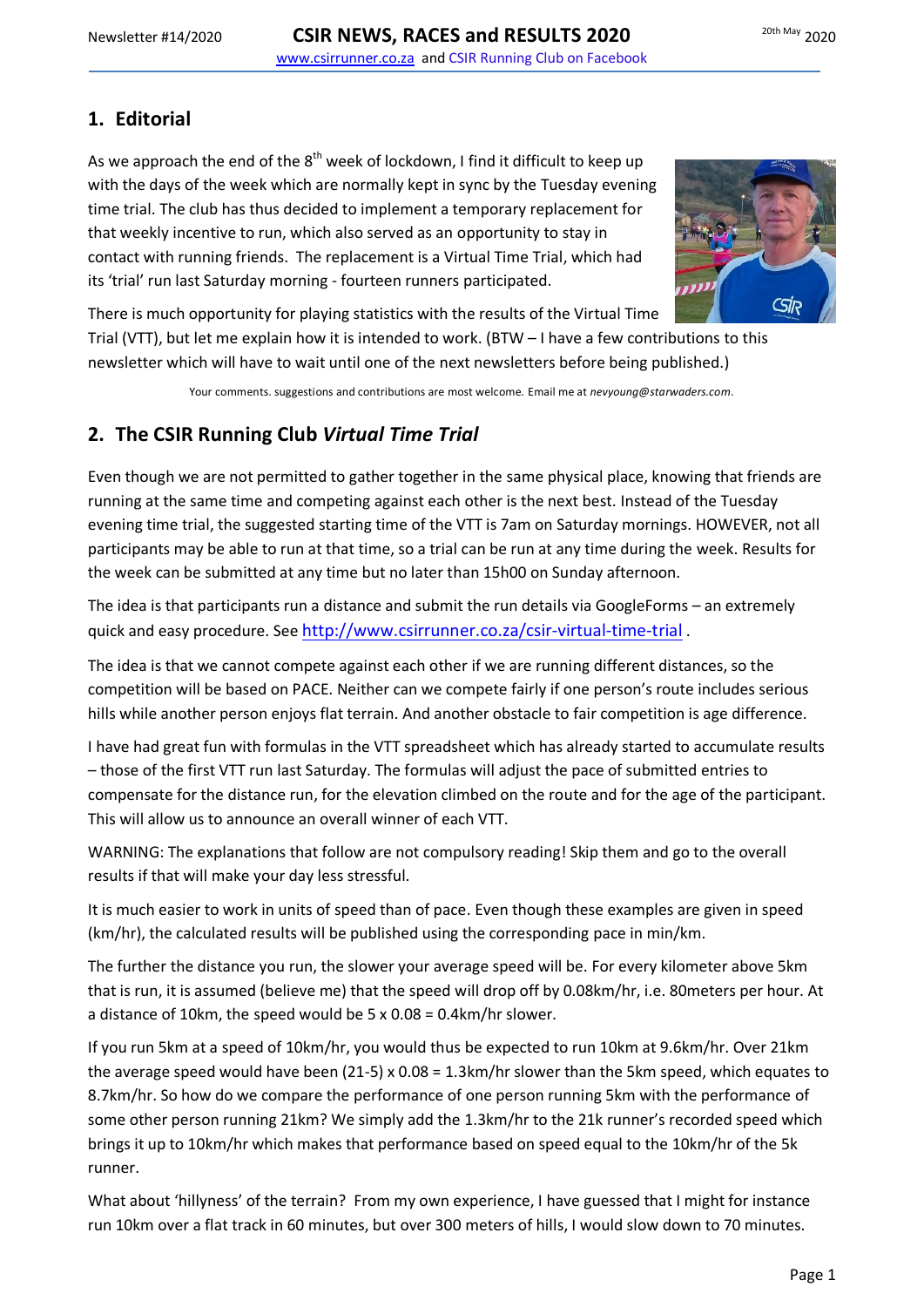This drops the speed by 1.4km/hr. (This newsletter hasn't got enough pages to include all the calculations, so – again – believe me.) This is a reduction in speed of 5meters per hour for every extra meter of 'hillyness'. So we follow the same principle as with distance and simply add to or 'credit' the runner who goes over 300m of hills with 1.4km/hr more speed. For instance, one runner over a flat route might run at 10km/hr while the guy going over 300m of hills can only manage at 8.6km/hr. To make this a fair competition we simply add 1.4 to 8.6 and based on speed, they both performed at 10km/hr.

Just a note here. My tracker gives climbs and downhills as separate ascent and descent numbers. Strava gives one number which it calls elevation. It appears to me that the ascent or the descent number is approximately the same thing as Strava's elevation number. (The ascent and descent value never actually records the same altitude change even though it should when starting and stopping at the same place, so we can use the average of the two numbers as the elevation if there is no access to a Strava elevation figure.)

So now we come to age. The AGN uses a table which allows a runner to earn up to 7 points for their club by completing the race within a certain time. Of course, the older guys would never be able to earn any points, so there are different sets of qualifying times for each of the age categories. It has roughly been determined that for each year that you age, your pace will drop by 4 seconds. In other words, if in 2019 you ran 10km at 6:06min/km, you will run it at 6:10min/km in 2020. At 65 years old, you are expected to run 120 seconds slower than when 35 years old. If in 1990 I could run 10km at 4:30min/km, that is why in 2020 the best I can do is 6:30min/km.

The qualifying times used by AGN (and I assume internationally) increase from when you were a Senior runner to when you become a Veteran by 3%, by when you are a Master your have 12% more time than the Senior in which to earn points. In this fashion, Grand Masters have 22% more time, Great Grand Masters are afforded an extra 35% time and the Octogenarian Grand Masters are granted 60% more time.

I have used these ratios to adjust the speed of our VTT competitors in their different age groups. For instance, a Master's recorded speed is increased by 12% and so on for all the other categories. This is how our Grand Master Petro Vermaak's VTT speed was upgraded from 5.2min/km to 4.2min/km.

Corrections to the recorded pace for distance, then for terrain and finally for age are calculated one after the other and the final figure that is arrived at can roughly be considered to compensate for all of the effects of those factors on the person's performance.

This brings us to gender. I haven't worked that out yet, but now that I am writing this explanation of the grading system for you, (I am actually writing it for myself so that I can remember how I did it a week from today ) I realise that I will have to correct for that factor as well! I will also base that correction on the AGN point scoring qualifying times for the ladies.

So what about the results of the very first VTT? Well, despite not having taken gender into consideration, the overall winner was the aforementioned Petro Vermaak! Well done Petro. Even though she only ran 5km on flattish terrain, her pace was fast enough that her age category could adjust her overall adjusted pace to faster than that of any other competitor. Here follow the results which show how the calculated pace changed accumualtively for distance, then for eleveation and then for age group.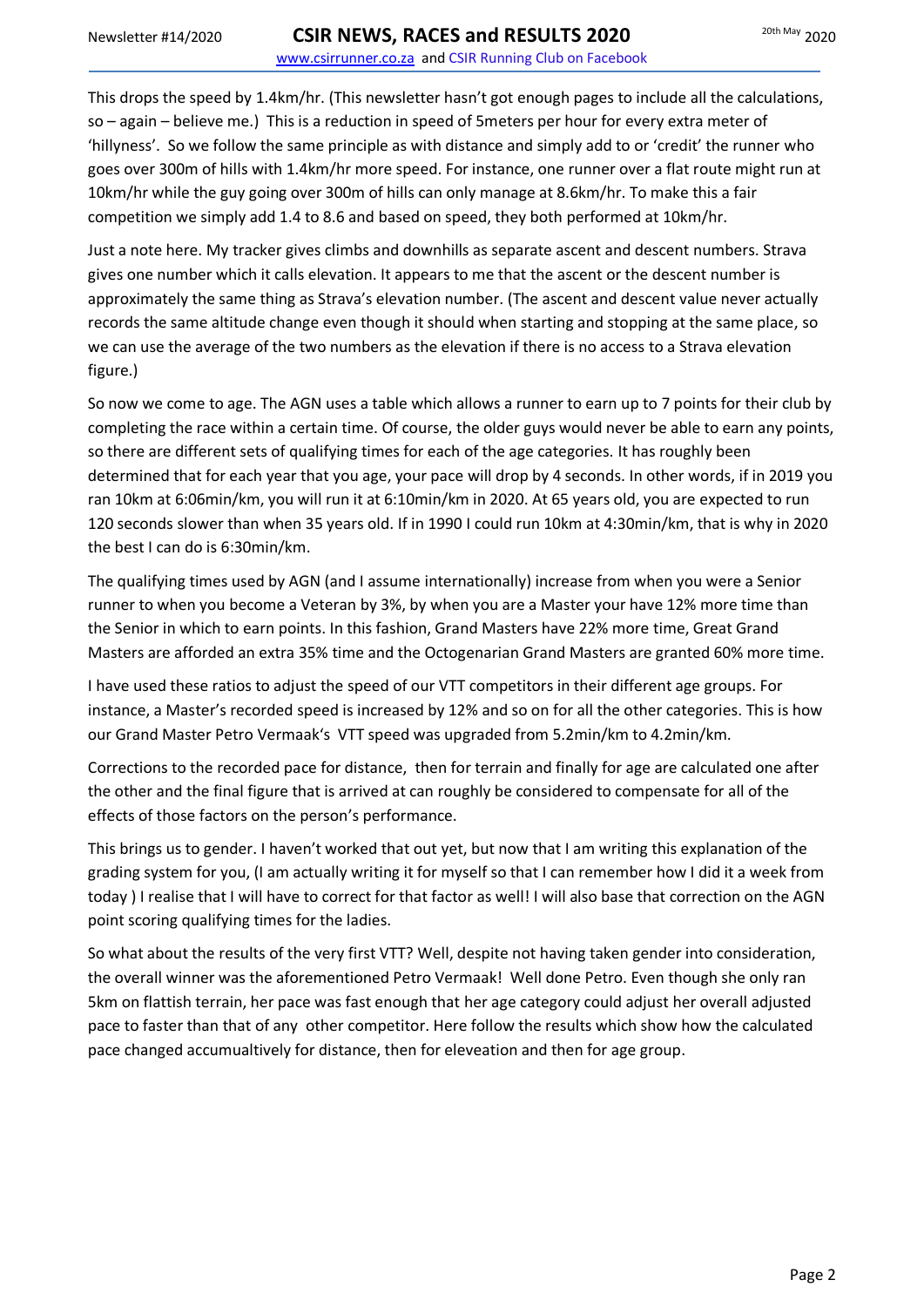www.csirrunner.co.za and CSIR Running Club on Facebook

#### Overall Graded Performance

|                |                |                      |                 |             | Elevat | Recorded | <b>Distance</b> | <b>Distance</b><br>and<br><b>Elevation</b> | <b>Distance</b><br>and<br><b>Elevation</b><br>And Age |
|----------------|----------------|----------------------|-----------------|-------------|--------|----------|-----------------|--------------------------------------------|-------------------------------------------------------|
| Name           | <b>Surname</b> | Age Cat              | <b>Distance</b> | <b>Time</b> | ion    | Pace     | Adj Pace        | Adj Pace                                   | Adj Pace                                              |
|                |                |                      |                 |             |        | min/km   | min/km          | min/km                                     | min/km                                                |
| PETRO          | <b>VERMAAK</b> | Grand Master (60-69) | 5.04            | 00:26:29    | 32     | 5.3      | 5.3             | 5.2                                        | 4.2                                                   |
| Willie         | Fourie         | Master (50 to 59)    | 10.2            | 00:53:39    | 70     | 5.3      | 5.1             | 4.9                                        | 4.4                                                   |
| <b>HERMAN</b>  | <b>VERMAAK</b> | Grand Master (60-69) | 6.01            | 00:33:04    | 31     | 5.5      | 5.5             | 5.4                                        | 4.4                                                   |
| Ken            | Halland        | Master (50 to 59)    | 20.6            | 02:20:28    | 321    | 6.8      | 6.0             | 5.2                                        | 4.6                                                   |
| Walter         | Smuts          | Master (50 to 59)    | 20.59           | 02:20:47    | 303    | 6.8      | 6.0             | 5.2                                        | 4.7                                                   |
| <b>Neville</b> | Young          | Grand Master (60-69) | 10.3            | 01:06:41    | 162    | 6.5      | 6.2             | 5.7                                        | 4.7                                                   |
| Elaine         | Wentzel        | Veteran (40 to 49)   | 10              | 00:58:07    | 141    | 5.8      | 5.6             | 5.3                                        | 5.1                                                   |
| Chris          | Burger         | Master (50 to 59)    | 10.3            | 01:06:41    | 162    | 6.5      | 6.2             | 5.7                                        | 5.1                                                   |
| james          | da silva       | Grand Master (60-69) | 10              | 01:13:45    | 164    | 7.4      | 7.0             | 6.4                                        | 5.3                                                   |
| <b>Brian</b>   | Yalisi         | Senior (18 to 39)    | 10.2            | 01:04:49    | 169    | 6.4      | 6.1             | 5.6                                        | 5.6                                                   |
| Ken            | Swettenham     | Master (50 to 59)    | 5               | 00:34:27    | 47     | 6.9      | 6.9             | 6.7                                        | 6.0                                                   |
| Elize          | Fourie         | Master (50 to 59)    | 5.1             | 00:35:28    | 27     | 7.0      | 6.9             | 6.8                                        | 6.1                                                   |
| Johan          | <b>Botha</b>   | Veteran (40 to 49)   | 5.55            | 00:36:21    | 28     | 6.5      | 6.5             | 6.4                                        | 6.2                                                   |
| Gerrit         | <b>ROUX</b>    | Grand Master (60-69) | 7.76            | 01:12:15    | 81     | 9.3      | 9.0             | 8.5                                        | 7.0                                                   |

In due course and when we have more participants, I will be able to break these results down into individual age and gender categories, but with only these 14 participants, it is easy enough to glance through the results. For instance it is easy to see that Brian Yalisi won the Male Senior category or that Elaine Wentzel won the Ladies (and in fact the overall) Veteran category.

This VTT competition is not to be taken too seriously – no big prize money is involved. It will however give the club a way to perhaps make time trial awards at the end of the year, such as for most kilometers, most VTT's, best pace and so on. It will also allow club members to gauge their performance over their fellow members as well as over time. Of course, comments and suggestions are welcome. I can't guarantee that this all makes good sense, but it has provided me with some lockdown fun and hopefully will provide you with some Saturday morning incentive to run.

Results of the weekly VTT will be reported in the usual club newsletter.

It is up to participants to adhere to Lockdown regulations.

### **3. Race the Comrades Legends**

Willie Fourie submitted this email that he received to me.

# THE ULTIMATE HUMAN **RACE RACE THE LEGENDS** RACE THE COMRADES LEGENDS - 14 JUNE 2020

*It is with profound sadness and regret that the CMA Board, in conjunction with ASA and KZNA, had*  to make the decision to cancel the 2020 Comrades Marathon. We do so with the knowledge that it